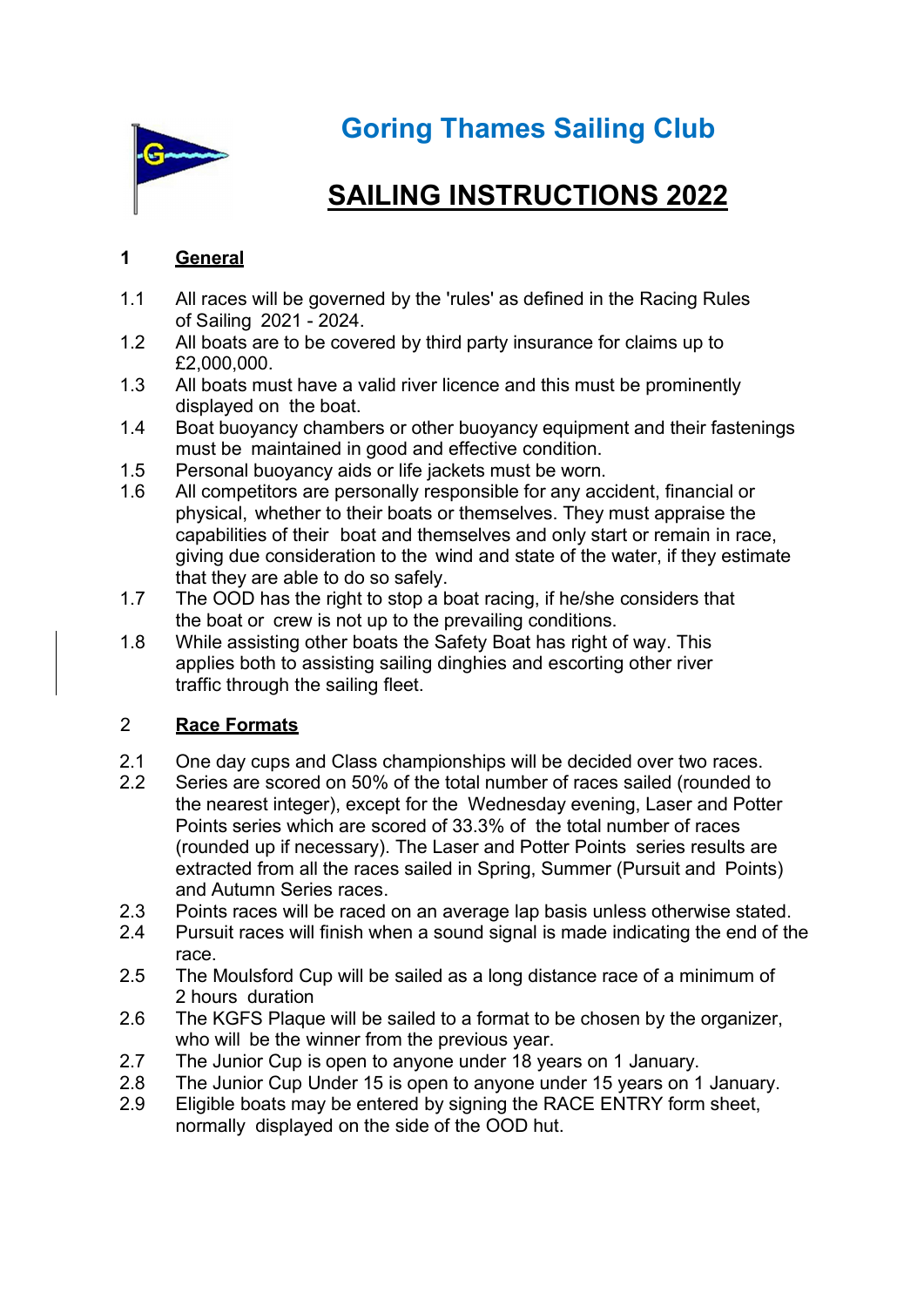- 2.10 There is no minimum number of starters to constitute a race in any series. If there is only one starter, and it starts the course, it shall be awarded points for first place.
- 2.11 There must be 2 or more starters to constitute a cup, championship or fleet race.
- 2.12 Signing off at the end of a race is not required, unless otherwise modified by the OOD under point 4.1 below.
- 2.13 Personal Handicaps. For the Summer Pursuit and Wednesday evening series a personal handicap is applied. The winner of each race starts an additional one minute later than their standard boat start time in the next race. The effect is cumulative and reset at the end of the year, e.g. a helm who has won 3 races will start 3 minutes later than the standard boat start time in the next race that he or she competes in. It is the responsibility of the helm to ensure they start at the correct time. The personal handicaps for the two series are completely independent and accumulate separately.

## 3 Course Instructions

- 3.1. The course will be displayed on the OOD hut showing the order in which marks are to be passed, the side on which each mark is to be left and the maximum number of rounds.
- 3.2. Races will be scored as low points system as specified in Racing Rules of Sailing 2021 – 2024.
- 3.3. Handicap racing shall be run using the RYA Portsmouth Yardstick (PY) Scheme with local variations at the discretion of the Committee. Where boats have completed differing numbers of laps, time will be based on the average time to complete a lap.

#### 4 Changes in sailing instructions

- 4.1 These Sailing Instructions may be modified by the OOD up to 10 minutes before the first signal for any boat race.
- 4.2 Outside Assistance: Competitors who receive assistance from a safety patrol boat may continue to race provided that it is safe for them to do so. No penalty will be applied unless a significant advantage has been gained, in which case a place or time penalty may be applied by the OOD. This modifies rule 41

#### 5 Signals made ashore

- 5.1 Sound signals only (without the use of flags) may be used provided all competitors have been informed at least 10 minutes before the first signal is made.
- 5.2 Signals made ashore will be displayed on the flagstaff adjacent to the OOD hut.
- 5.3 Flag AP with two sound signals (one sound signal when lowered) means "The race is postponed". The warning signal will be made not less than five minutes after AP is lowered. (Flag colours-red/white vertical stripes).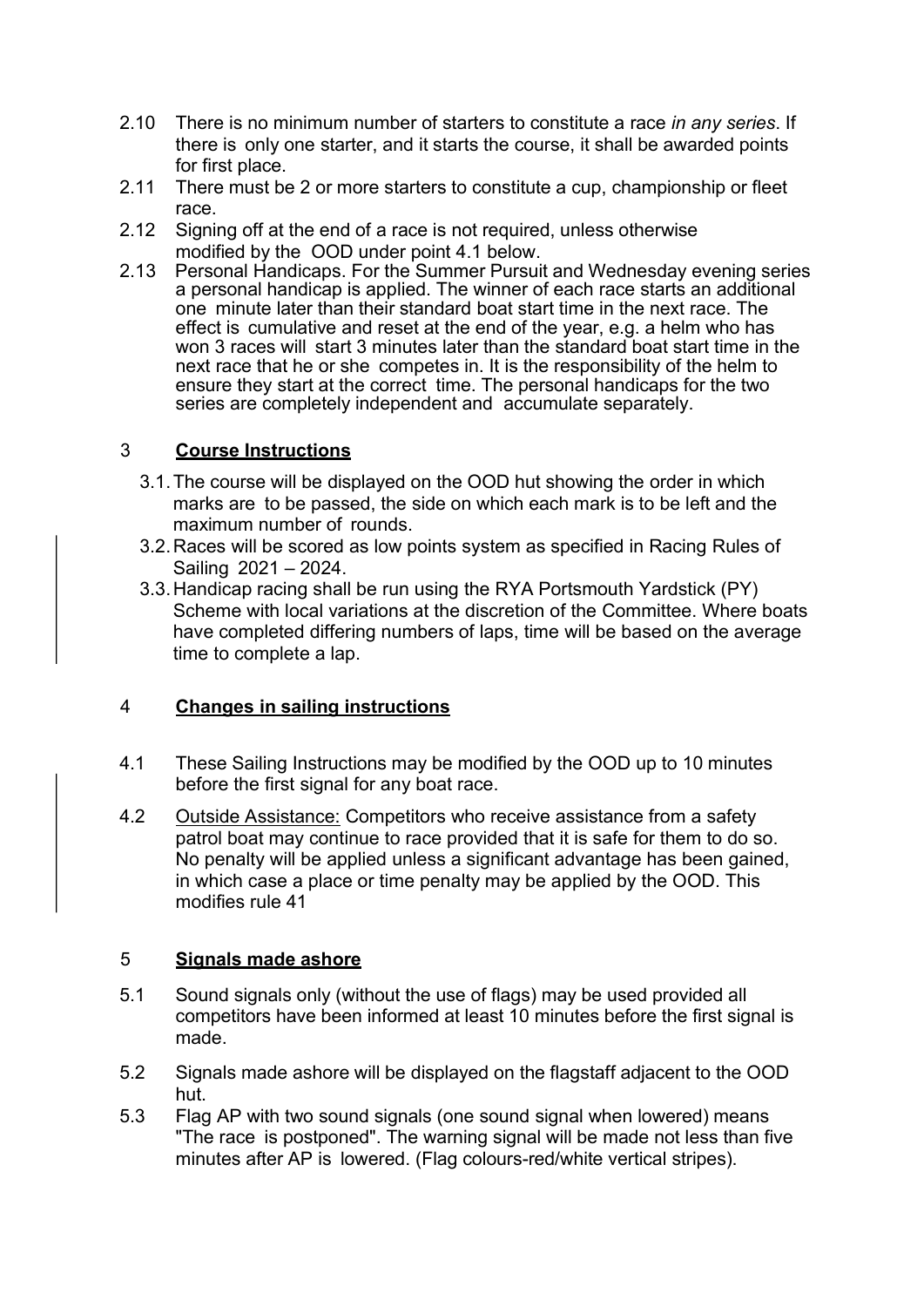## 6 Schedule of races

- 6.1 Races are scheduled as shown on the annual Racing Programme.
- 6.2 In the event of the cancellation of a race, the committee may arrange for the race to be re-run at a later date.

## 7 Class flags

7.1 First (or only) start - F Flag - Red diamond on white background Second start (if required) - Q Flag - Yellow 7.2 Pursuit race - 2 Flag - White spot on blue background.

## 8 Racing area

8.1 The racing area will be on the Cleeve Reach of the Thames, between Cleeve lock and Moulsford Railway Bridge

# 9 The Course

- 10
- 10.1 The course can be made up of any of the Club marks, together with any additional ones laid by the Officer of the Day (OOD).
- 10.2 An outer distance mark may be used to limit the length of the start line to ensure free passage for cruisers. (See 12.5)
- 10.3 The First Mark will be to windward of the start line
- 10.4 If the OOD sets a gate instead of a windward mark or leeward mark, boats shall sail between relevant marks and round either to port or to starboard as shown in the OOD book.
- 10.5 The course should be of sufficient length where possible so that three to four laps can be sailed in the normal duration of the race, usually one hour
- 10.6 Courses may be shortened. Two sound signals accompanying the raising of flag S (blue square white background, unless 5.1 is in force) will signify the shortening of the course. The next boat to cross the start/finish line in the direction of the course from the last mark of the course will finish the race. Following boats will finish on their next crossing of the finish line, in the direction of the course from the last mark of the course.

# 11 Marks

Four marks are usually used to mark the course and are normally coloured floating cylinders.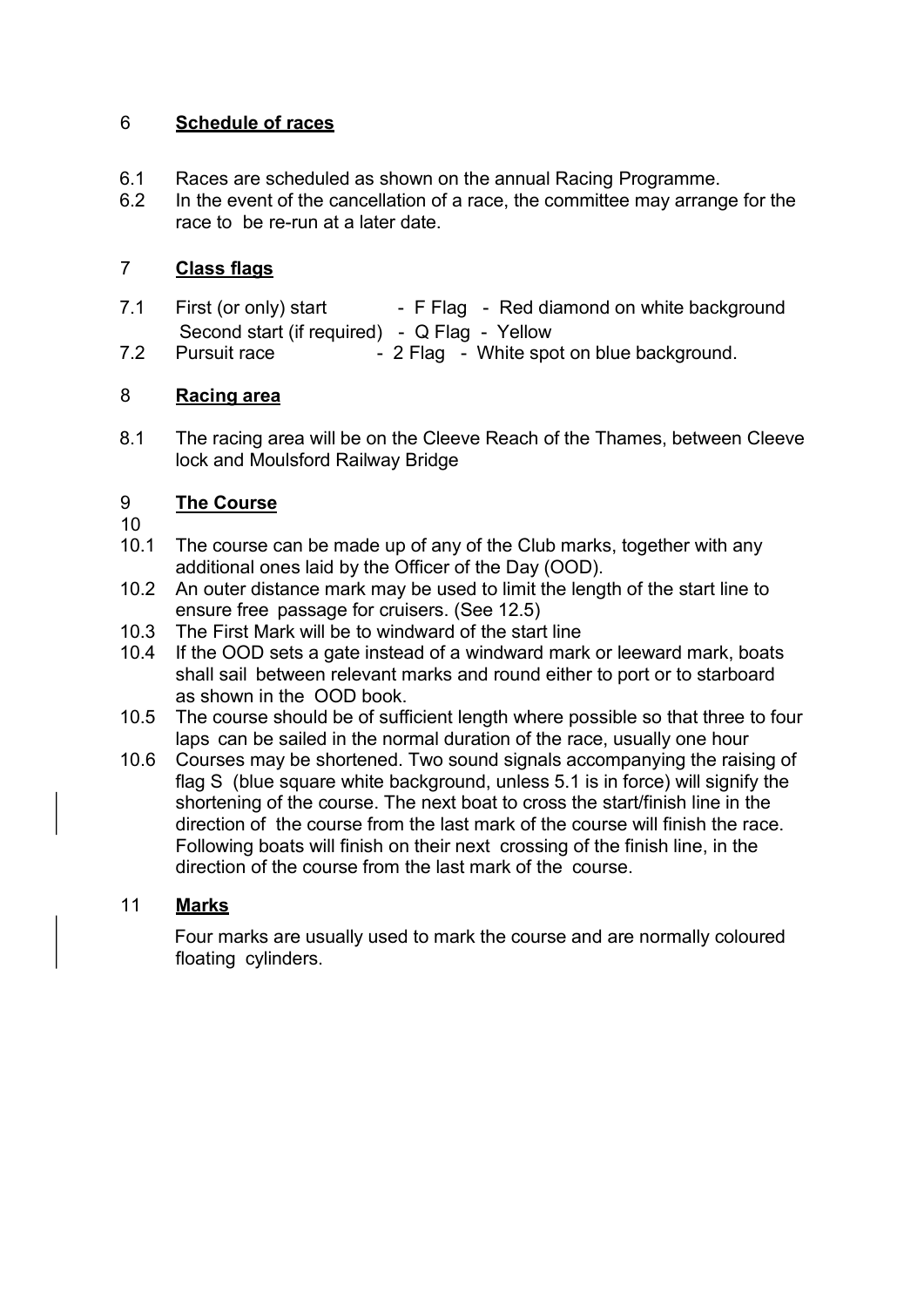## 12 The Start

12.1 Points races will be started using rule 26. Flags need not be used if all competitors have been informed (see 6.1)

| Signal      | Flag & Sound                                | Minutes before start signal |
|-------------|---------------------------------------------|-----------------------------|
| Warning     | Class flag, and sound                       | 5                           |
| Preparatory | P. Z or black flag                          | 4                           |
| One-minute  | Preparatory flag removed.<br>And long sound |                             |
| Starting    | Class flag removed, and sound               |                             |

Where there is to be more than one fleet starting, the start signal for one fleet shall be the warning signal for the next.

- 12.2 Boats whose warning signal has not been made shall avoid the starting area.
- 12.3 Pursuit race start times will be in accordance with the schedule in the OOD manual (Based on the RYA Portsmouth Yardstick Scheme - Pursuit Racing). adjusted for personal handicaps if necessary as described in 2.1.4
- 12.4 The starting line will be one of the following:
- 12.4.1 The extension of a line painted on the window of the OOD hut, through a post on the river bank and where the line touches the far shore. Length may be bounded by a red outer distance mark. (See 12.5)
- 12.4.2 The extension of a line from a post positioned at least 3m from the river bank, through a post on the river and where the line touches the far shore. Length may be bounded by a red outer distance mark (See 12.5)
- 12.4.3 A line from a mast on the committee boat to a floating buoy.
- 12.5 A red floating buoy may be used as a limit mark of the start line. No boat shall sail between the limit mark and the furthest bank after her preparatory (5 minute) signal and until the start. On subsequent laps the limit mark shall be ignored
- 12.6 Up river sailing will be denoted by an orange flag flown from the flagstaff. All up river sailing will commence a minimum of 30 minutes after the stated times in the annual calendar.

#### 13 Change of course after the start.

A change of course after the start will be signalled before the leading boat has begun the leg, although the new mark may not then be in position. Any mark to be rounded after rounding the new mark may be relocated to maintain the original course configuration. When in a subsequent change of course a new mark is replaced, it will be replaced with an original mark.

#### 14 The finish

- 14.1 The finish line will be one of the lines defined in 12.4 above, as for the start line. (Note outer distance mark does not apply when finishing)
- 14.2 The start and finish lines will be the same for races sailed on an average lap basis, but may be different for others.